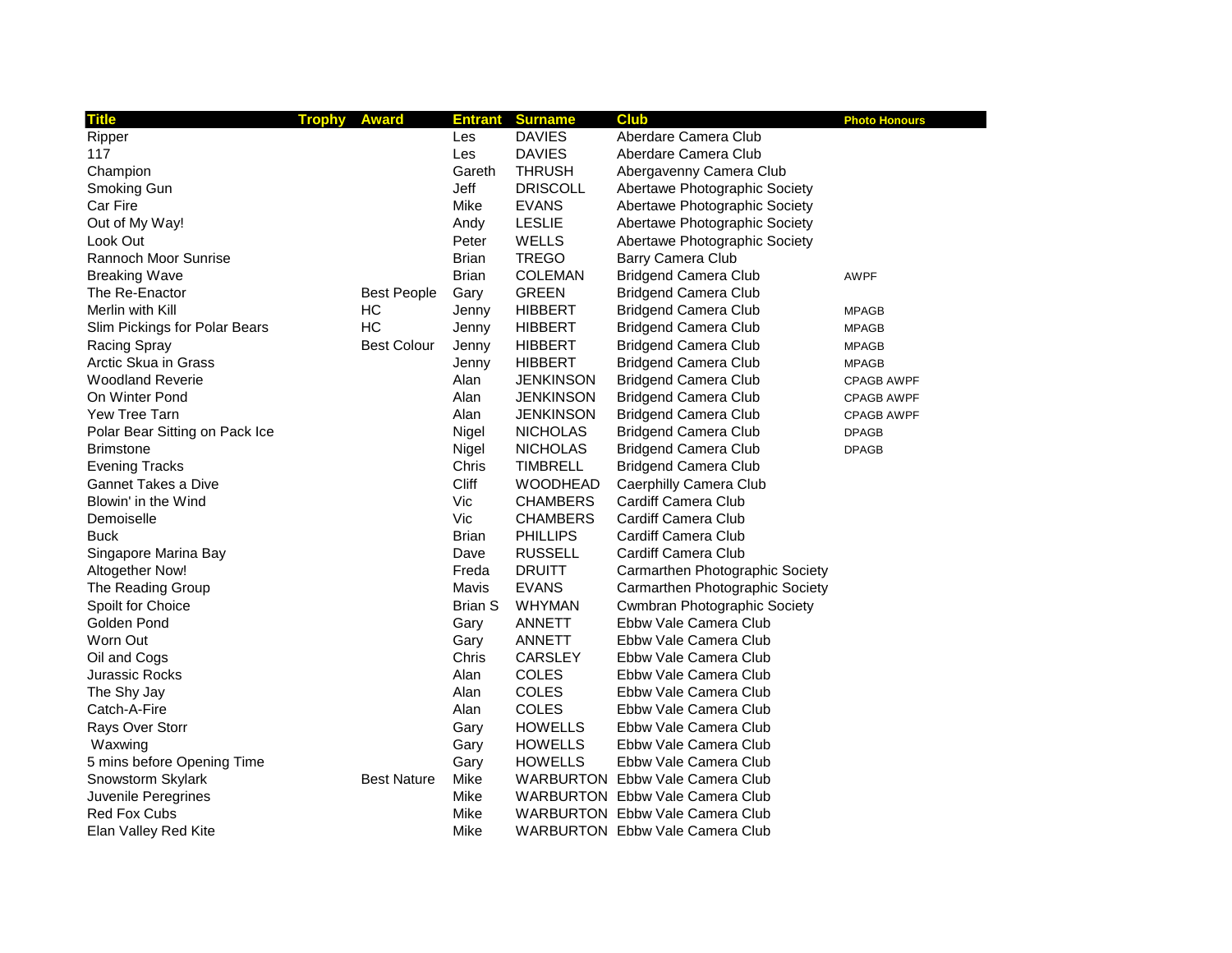| Is Anybody There                |           |                  |                | Anthony WILKINS  | Ebbw Vale Camera Club             |                    |
|---------------------------------|-----------|------------------|----------------|------------------|-----------------------------------|--------------------|
| The Faceless Doll               |           |                  |                | Anthony WILKINS  | Ebbw Vale Camera Club             |                    |
| Early Morning Rays              |           |                  | Pradip         | <b>KOTECHA</b>   | <b>Gwent Photographic Society</b> |                    |
| Clevedon Pier                   |           |                  | Mark           | <b>RICHARDS</b>  | <b>Gwent Photographic Society</b> |                    |
| <b>Monmouth Sunrise</b>         |           |                  | Mark           | <b>RICHARDS</b>  | <b>Gwent Photographic Society</b> |                    |
| Razorbill                       |           |                  | <b>Steve</b>   | LITTLEWOOD       | Gwynfa Camera Club                | <b>AWPF</b>        |
| <b>Red Kite</b>                 |           |                  | Steve          | LITTLEWOOD       | Gwynfa Camera Club                | <b>AWPF</b>        |
| Nash Point Foghorn              |           |                  | Mark           | <b>MUMFORD</b>   | Gwynfa Camera Club                | <b>ARPS</b>        |
| Aswan Hoopoe, Egypt             |           |                  | <b>Brian</b>   | <b>SEWELL</b>    | Gwynfa Camera Club                | ARPS AWPF          |
| Layers of Volcanic Rock         |           |                  | <b>Brian</b>   | <b>SEWELL</b>    | Gwynfa Camera Club                | ARPS AWPF          |
| Catch of the day (Ardea cinera) |           |                  | Alan           | SHEPHERD         | Gwynfa Camera Club                | ARPS AFIAP AWPF    |
| <b>Blue Tit Parus Caeruleus</b> |           |                  | Alec           | <b>STEWART</b>   | Gwynfa Camera Club                |                    |
| Snowstorm                       |           |                  | Heidi          | <b>STEWART</b>   | Gwynfa Camera Club                |                    |
| Promenade                       |           |                  | Martin         | <b>THOMAS</b>    | Gwynfa Camera Club                | <b>AWPF LRPS</b>   |
| Drifting                        |           | HC               | Tom            | DEE              | Inn Focus Group                   |                    |
| Guardian of the Mersey          | WM 2nd    |                  | Tom            | <b>DEE</b>       | Inn Focus Group                   |                    |
| <b>Flying Solo</b>              | WM 2nd HC |                  | Phil           | <b>MORGAN</b>    | Inn Focus Group                   |                    |
| The Victorian Printer           |           | Rosie SC         | Phil           | <b>MORGAN</b>    | Inn Focus Group                   |                    |
| <b>Highland Dawn</b>            |           |                  | Phil           | <b>MORGAN</b>    | Inn Focus Group                   |                    |
| Savage Shores                   |           | Philippa SC      | lan            | <b>MUNRO</b>     | Inn Focus Group                   |                    |
| The Confederate                 |           |                  | lan            | <b>MUNRO</b>     | Inn Focus Group                   |                    |
| February 1900                   | WM 2nd    |                  | lan            | <b>MUNRO</b>     | Inn Focus Group                   |                    |
| Wood White                      |           |                  | Andrew         | <b>ROBERTS</b>   | Inn Focus Group                   |                    |
| Goldfinch on Teasel             |           |                  | Andrew         | <b>ROBERTS</b>   | Inn Focus Group                   |                    |
| Office Shenanigans              | WM 2nd    |                  | Andrew         | <b>ROBERTS</b>   | Inn Focus Group                   |                    |
| Falling in to autumn            |           |                  | Gerwyn         | <b>WILLIAMS</b>  | Inn Focus Group                   |                    |
| The Dragon Tattoo               | WM 2nd    |                  | Gerwyn         | <b>WILLIAMS</b>  | Inn Focus Group                   |                    |
| Vinnie                          | WM 2nd    |                  | Helen          | <b>WILLIAMS</b>  | Inn Focus Group                   |                    |
| Missed                          |           |                  | <b>Malcolm</b> | <b>KINGSWELL</b> | Merthyr Tydfil Camera Club        |                    |
| Stormy Sea                      |           | HC               | Rob            | <b>LLOYD</b>     | Merthyr Tydfil Camera Club        | <b>FRPS DPAGB</b>  |
| Storm over Corn-Ddu             |           |                  | Rob            | <b>LLOYD</b>     | Merthyr Tydfil Camera Club        | <b>FRPS DPAGB</b>  |
| Cool Interior                   |           |                  |                | Geoffrey TAYLOR  | Merthyr Tydfil Camera Club        |                    |
| Pollution                       |           |                  | Tony           | <b>ROBERTS</b>   | Mumbles & West Cross P.S          |                    |
| Out of the Race                 |           | HC               | David L        | <b>EDWARDS</b>   | Neath Photographic Society        | <b>AFIAP</b>       |
| Heron in Flight                 |           |                  | David L        | <b>EDWARDS</b>   | Neath Photographic Society        | AFIAP              |
| <b>Wolves Fighting</b>          |           | Leo SC           | Linda          | <b>COWEN</b>     | Neath Photographic Society        |                    |
| Puma Stalking                   |           |                  | Linda          | <b>COWEN</b>     | Neath Photographic Society        |                    |
| Penguin Feeding Chick           |           |                  | Linda          | <b>COWEN</b>     | Neath Photographic Society        |                    |
| <b>White Queen</b>              |           |                  | Haydn          | <b>THOMAS</b>    | Neath Photographic Society        | <b>AFIAP DPAGB</b> |
| Fishing the Edge                |           |                  | Haydn          | <b>THOMAS</b>    | Neath Photographic Society        | <b>AFIAP DPAGB</b> |
| My cup overfloweth              |           | <b>Best Mono</b> | Tim            | <b>KNIFTON</b>   | Newport Photographic Club         | <b>LRPS CPAGB</b>  |
| <b>Burnout</b>                  |           |                  | Tim            | <b>KNIFTON</b>   | Newport Photographic Club         | <b>LRPS CPAGB</b>  |